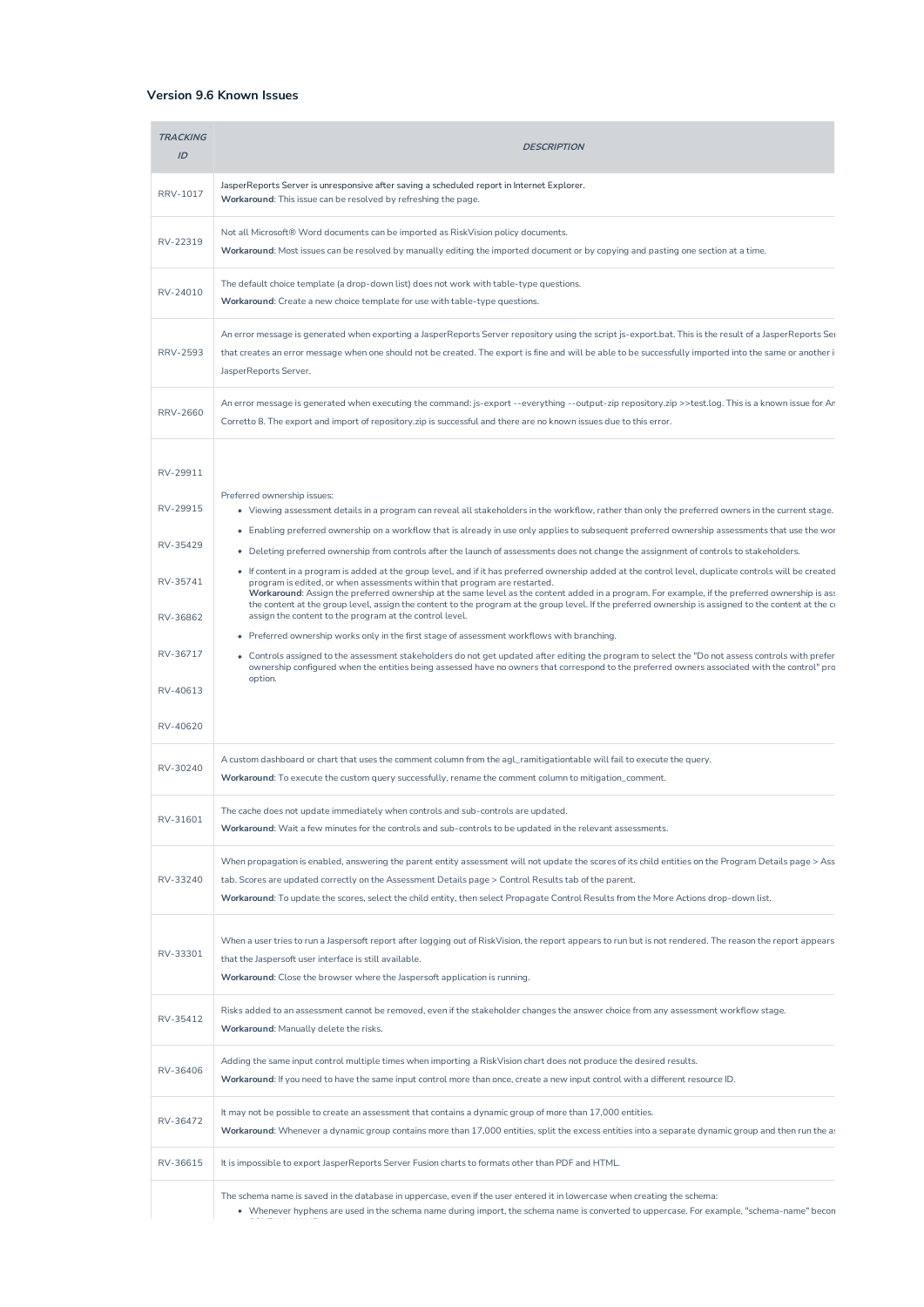| RV-37639 | SCHEMA-NAME.<br>• When an export is performed with the original name (schema-name in lower case), a "schema not found" error message is thrown. Export is succe                                                                                                                              |
|----------|----------------------------------------------------------------------------------------------------------------------------------------------------------------------------------------------------------------------------------------------------------------------------------------------|
|          | schema name is given in uppercase.                                                                                                                                                                                                                                                           |
|          | Workaround: Avoid using hyphens in schema names. If you must use a hyphen, reference the schema name using uppercase.                                                                                                                                                                        |
| RV-37753 | Risks are not auto-identified and text-type sub controls fail when scoring for text-type questions is enabled in Questionnaire Presentation Options.                                                                                                                                         |
| RV-37965 | The JasperReports Server installation fails if the length of the installation path is longer than 260 characters.                                                                                                                                                                            |
|          | The JasperReports Tomcat service fails to start on a computer if the JasperReports Server installation path contains special characters, such as \$, %, &, a                                                                                                                                 |
| RV-38326 | service does not start even when it is attempted manually.                                                                                                                                                                                                                                   |
| RV-39271 | Users with an assigned Vulnerability severity filter receive an error message when accessing the entity.                                                                                                                                                                                     |
|          | Workaround: Use Entity Vulnerability General. Severity for this entity as a condition instead of Vulnerability General. Severity.                                                                                                                                                            |
| RV-39409 | It is not possible to advance a workflow stage if it is assigned a team of more than 200 stakeholders.                                                                                                                                                                                       |
|          | Control results are not propagated down to related entities if multiple assessments for the related entities are created after the controls results have be                                                                                                                                  |
| RV-39650 | propagated by the source entity.<br>Workaround: Execute Propagate control results from the More Actions drop-down on the Programs > Assessments page.                                                                                                                                        |
|          |                                                                                                                                                                                                                                                                                              |
| RV-41364 | Entities cannot be copied if they are imported into RiskVision without a primary owner.<br>Workaround: Assign a primary owner to all imported entities before copying them.                                                                                                                  |
|          |                                                                                                                                                                                                                                                                                              |
| RV-42362 | Users with an Entity filter condition of Classification. Internal or external encounter an exception when running reports.<br>Workaround: Avoid using the Classification. External or internal attribute within any filter conditions. Use the Entity. Internal or External attribute instea |
|          |                                                                                                                                                                                                                                                                                              |
| RV-42602 | Entities cannot be retrieved for users with the filter condition EntityCustomAttributes_CustomText_1.<br>Workaround: Filtering based on CLOB-type columns on the RiskVision server is not supported. Any report attribute to be excluded from filtering must I                               |
|          | as a non-filterable ('filterable="false") in the ReportAttributes.xml file.                                                                                                                                                                                                                  |
|          | Data in RiskVision doesn't honor the EntityCustomAttributes_CustomEncryptedString_1 filter.                                                                                                                                                                                                  |
| RV-42629 | Workaround: Any report attribute to be excluded from filtering must be marked as non-filterable ('filterable="false") in the ReportAttributes.xml file. /                                                                                                                                    |
|          | with conditions based on encrypted fields are not supported.                                                                                                                                                                                                                                 |
|          | Unable to load data to users with the Incident filter condition of Incident_Incident_Comment ACL. Filtering based on CLOB-type columns is not supporte                                                                                                                                       |
| RV-42839 | RiskVision server.                                                                                                                                                                                                                                                                           |
|          | Workaround: To prevent report attributes based on CLOB or similar columns from being displayed in Filter Manager's filter condition field list, mark the<br>attributes as non-filterable ('filterable="false") in ReportAttributes.xml file.                                                 |
|          |                                                                                                                                                                                                                                                                                              |
| RV-42991 | Exceptions requested from Home-Exception Requests are not displayed in the Exceptions tab and Control results drill down.<br>Workaround: Create the exceptions at the assessment level, not on the Home > Exceptions page.                                                                   |
|          |                                                                                                                                                                                                                                                                                              |
|          | The filter condition Entity Custom Attributes. Custom Rational Number 3 generates an error.<br>Workaround: Add the Custom Attributes extensions for Float in the ReportAttributes.xml file:                                                                                                  |
| RV-43058 |                                                                                                                                                                                                                                                                                              |
|          | <b>Restart Tomcat Services.</b>                                                                                                                                                                                                                                                              |
|          | Policy text in Edit mode is cramped and difficult to read.                                                                                                                                                                                                                                   |
| RRV-3019 | Workaround: Ensure the line spacing settings in Paragraph > Spacing > Line Spacing is set at Exactly 12pt or Exactly 14pt.                                                                                                                                                                   |
|          | When upgrading to RiskVision 9.3, some vulnerabilities that have been imported in NVDB are missing their attached technologies.                                                                                                                                                              |
| RRV-4012 | Workaround: Post upgrade, set the following property in the Agiliance properties file: com.agiliance.agent.nvd.cve.forceUpdate=true. Restart the Risk\                                                                                                                                       |
|          | Tomcat services and point the NVD Connector at the RiskVision database.                                                                                                                                                                                                                      |
| RRV-4336 | Users running RiskVision on Firefox version 68 are unable to change an ad hoc report's type to "Table".                                                                                                                                                                                      |
|          | Workaround: Run RiskVision in Google Chrome, Microsoft Edge, or any version of Mozilla Firefox below version 68.                                                                                                                                                                             |
|          | The CVSS 2.0 Score is not being updated on a freshly installed RiskVision.                                                                                                                                                                                                                   |
| RRV-5111 | Workaround: Add the com.agiliance.agent.nvd.cve.forceUpdate=true property to the Server/config/agiliance.properties file and re-import CVEs using M<br>connector.                                                                                                                            |
|          |                                                                                                                                                                                                                                                                                              |
|          | Reports with logos are failing to load for users who have upgraded from RiskVision version 9.2 to 9.4.                                                                                                                                                                                       |